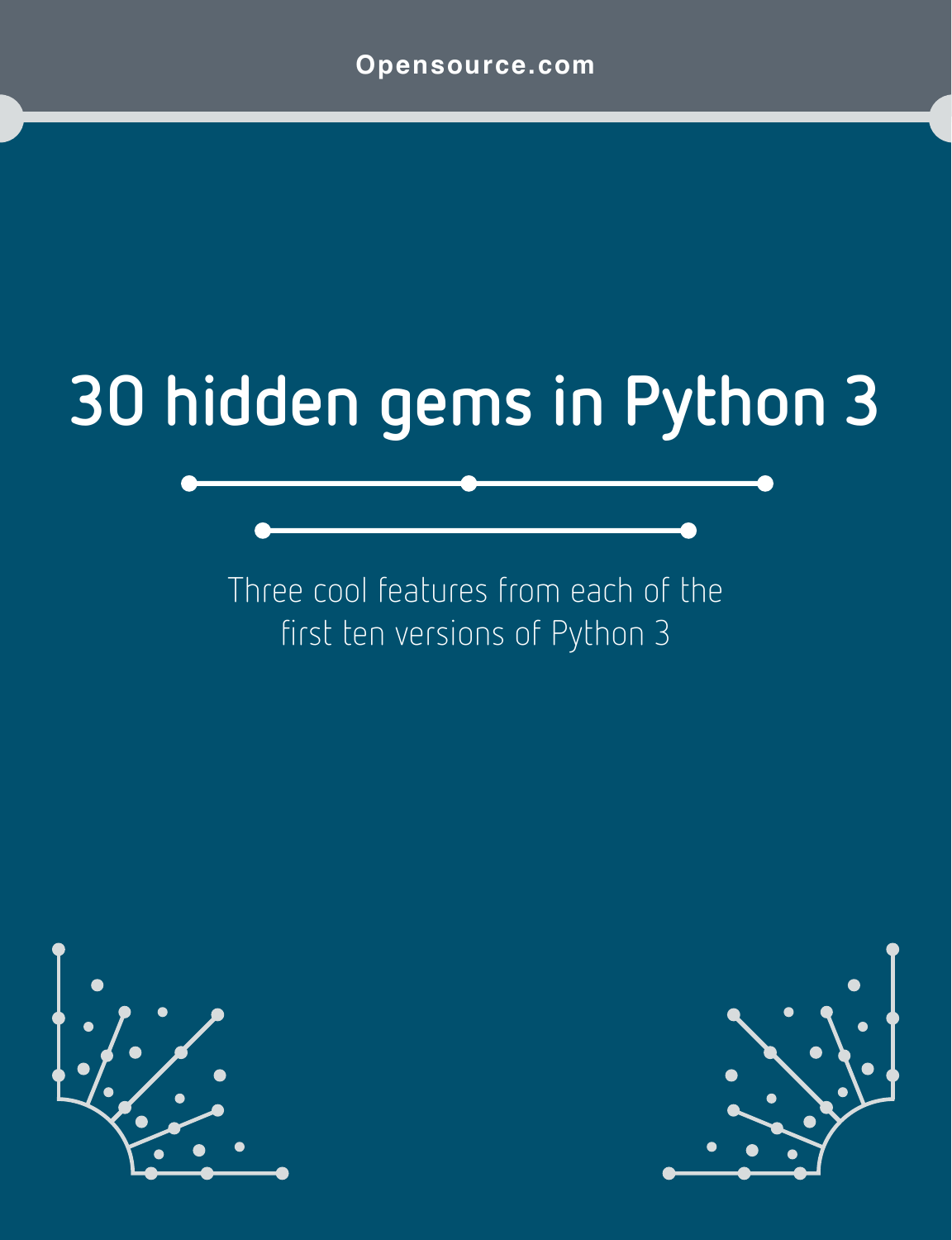### **What is [Opensource.com?](http://www.opensource.com)**

publishes stories about creating, adopting, and sharing open source solutions. Visit [Opensource.com](http://opensource.com) to learn more about how the open source way is improving technologies, education, business, government, health, law, entertainment, humanitarian efforts, and more.

Submit a story idea: [opensource.com/story](https://opensource.com/story)

Email us: [open@opensource.com](mailto:open%40opensource.com?subject=)

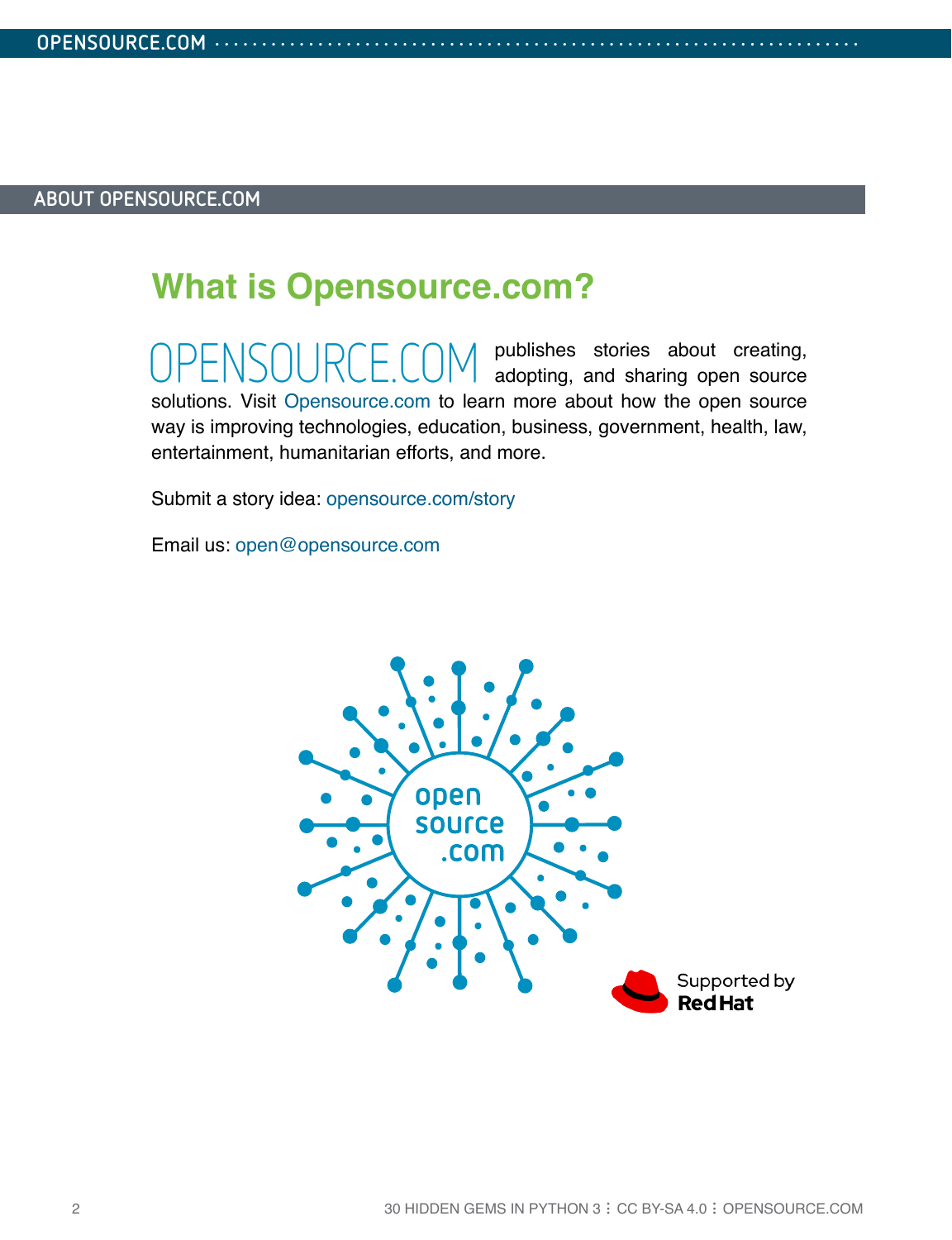#### **MOSHE ZADKA**

MOSHE ZADKA has been involved in the Linux community since<br>MOSHE ZADKA 1998, helping in Linux "installation parties". He has been programming Python since 1999, and has

contributed to the core Python interpreter. Moshe has been a DevOps/SRE since before those terms existed, caring deeply about software reliability, build reproducibility and other such things. He has worked in companies as small as three people and as big as tens of thousands -- usually some place around where software meets system administration.

Follow me at [@moshezadka](https://twitter.com/moshezadka)

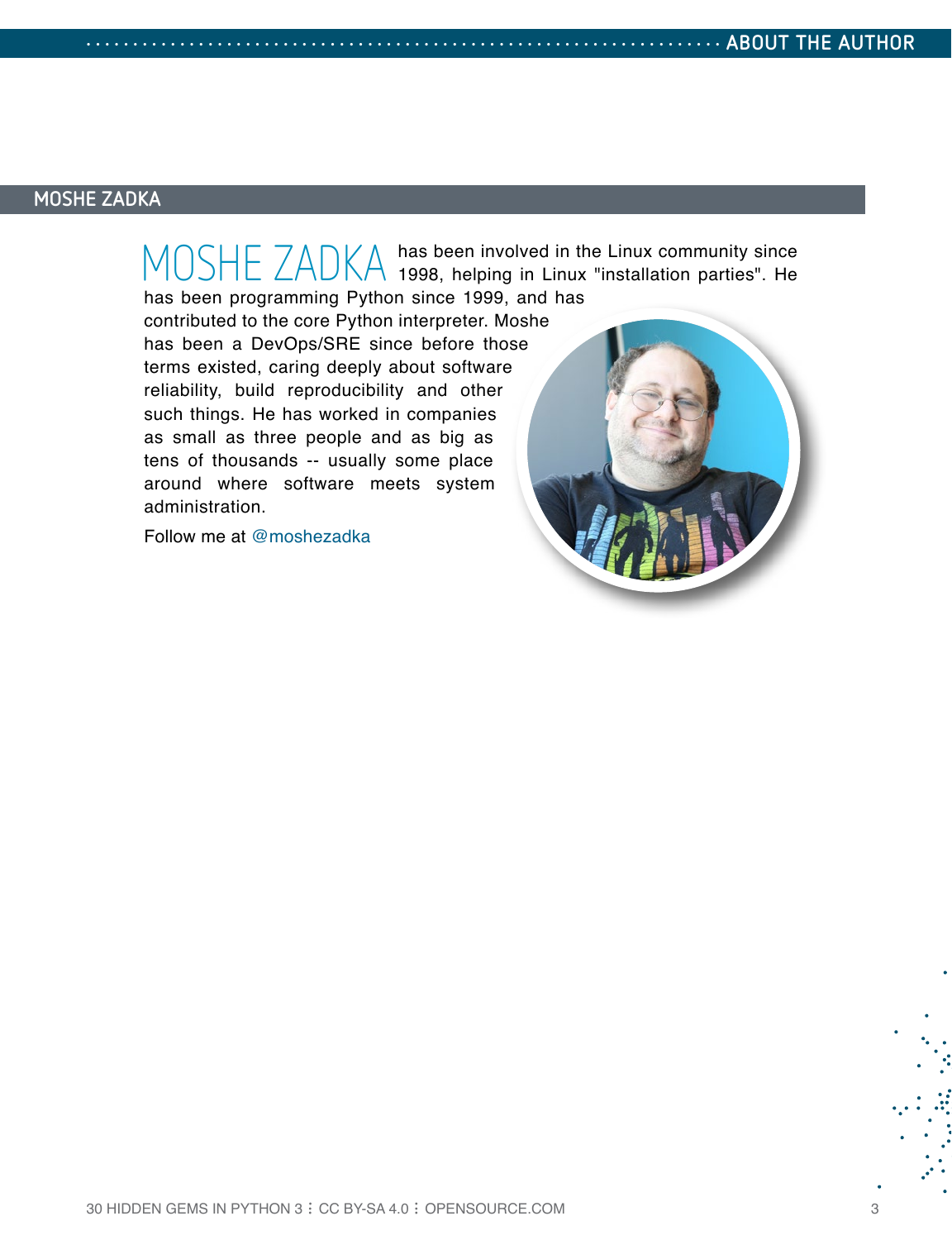#### **CONTENTS . . . . . . . . . . . . . . . . . . . . . . . . . . . . . . . . . . . . . . . . . . . . . . . . . . . . . . . . . . . . . . . . . . . . . . . . . . . . .**

### **CHAPTERS**

| 3 features that debuted in Python 3.0 you should use now                   | 6               |
|----------------------------------------------------------------------------|-----------------|
| 3 features released in Python 3.1 you should use in 2021                   | 8               |
| 3 Python 3.2 features that are still relevant today                        | 9               |
| What Python 3.3 did to improve exception handling<br>in your code          | 11              |
| Looking back at what Python 3.4 did for enum                               | 13 <sup>°</sup> |
| <b>Convenient matrices and other improvements Python 3.5</b><br>brought us | 15              |
| Are you using this magic method for filesystems from<br>Python 3.6?        | 17              |
| Slice infinite generators with this Python 3.7 feature                     | 19              |
| Make your API better with this positional trick from<br><b>Python 3.8</b>  | 20              |
| How Python 3.9 fixed decorators and improved dictionaries 21               |                 |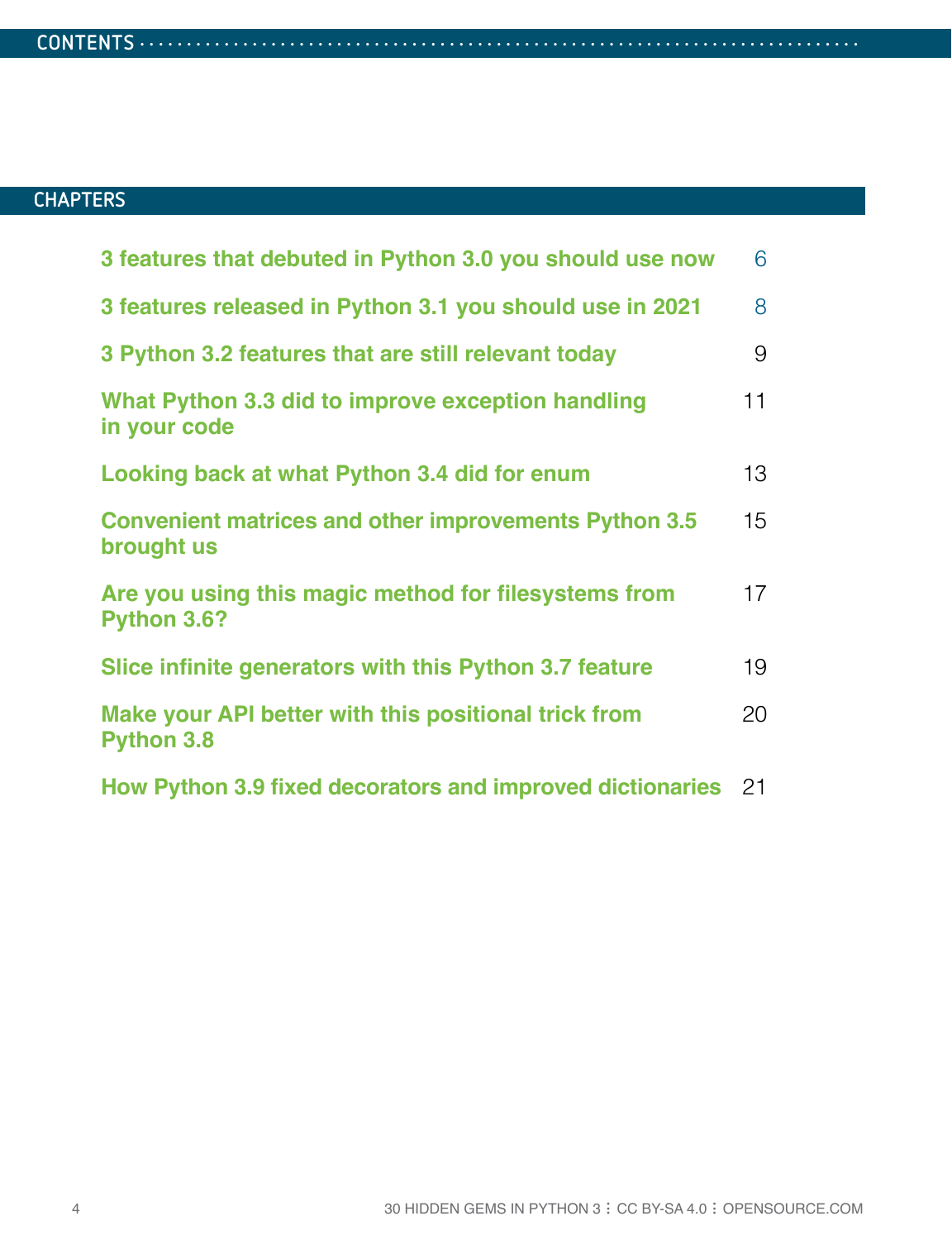# **Introduction**

THE RELEASE OF PYTHON 3, a backwards incompatible version of Python, was a news-making event. As Python rose in popularity, every version since has also been an event.

From  $\frac{a}{b}$  async to the so-called "walrus operator" (the  $:=$  looks like walrus eyes and teeth), Pythonistas have been atwitter before, after, and during every single major release.

But what about the features that didn't make the news?

In each one of those releases, there are hidden gems. Small improvements to the standard library. A little improved ergonomics in the interpreter. Maybe even a new operator, one that is not important to be on the front page.

Python 3 has been out since 2008, and it has had ten minor releases between 3.0 and 3.9. Each of those releases packed more features than most people know. Some of those are still little known.

The major challenge is not to find three cool things first released in a new version of Python. It's not even to find three cool things that few people use. The challenge is how to pick just three from all the delightful options.

Enjoy these curated picks. Here are 30 features, three from each of the first ten versions of Python 3, that you might want to start using.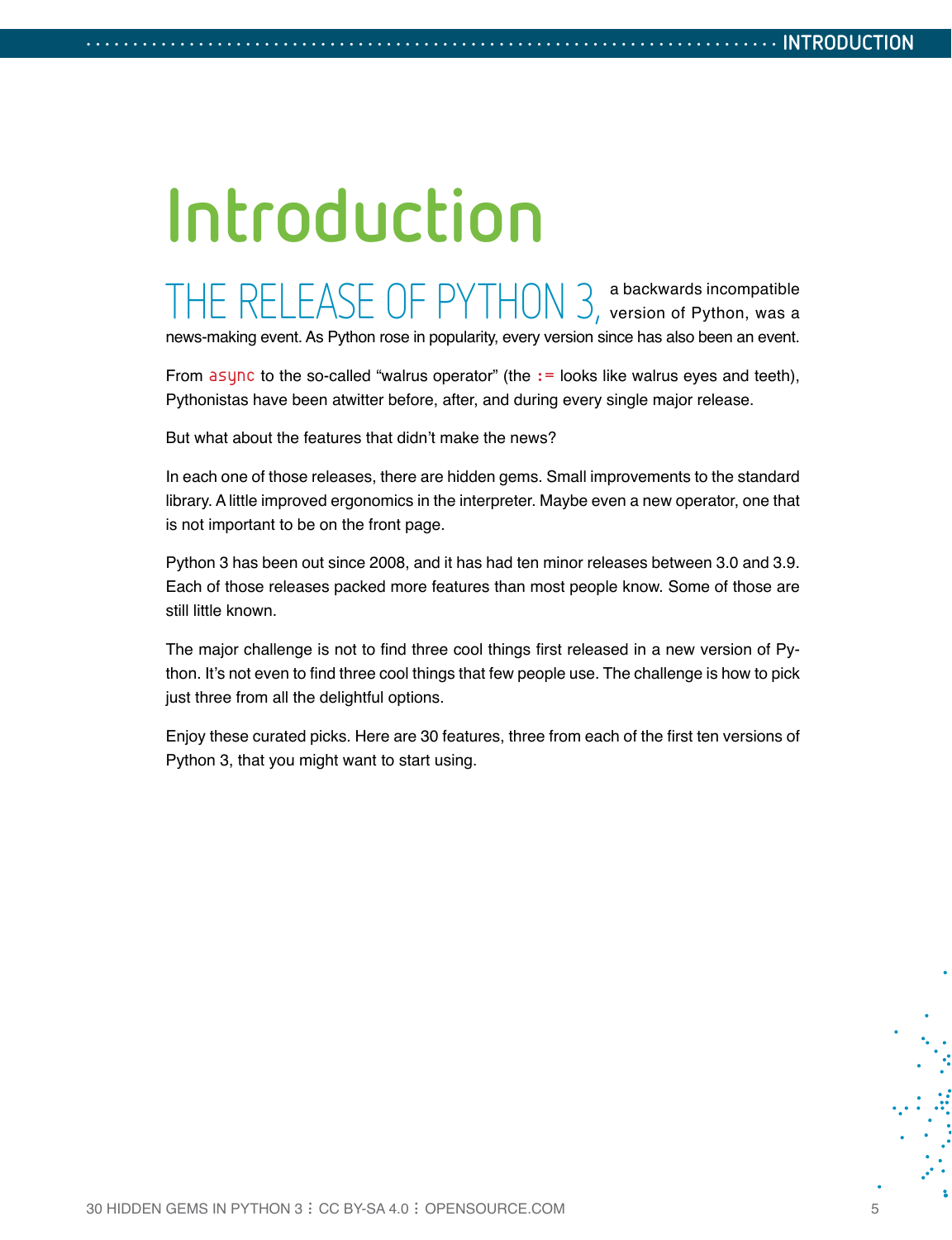## <span id="page-5-0"></span>**3 features that debuted in** <br>**3 Python 3.0** you should use **Python 3.0** you should use now

*Explore some of the underutilized but still useful Python features.*

THIS IS THE FIRST in a series of articles about features that first appeared in a version of Python 3.x. Python 3.0 was first released in 2008, and even though it has been out for a while, many of the features it introduced are underused and pretty cool. Here are three you should know about.

#### Keyword-only arguments

Python 3.0 first introduced the idea of **keyword-only** arguments. Before this, it was impossible to specify an API where some arguments could be passed in only via keywords. This is useful in functions with many arguments, some of which might be optional.

Consider a contrived example:

| def show arguments(base, extended=None, improved=None, |
|--------------------------------------------------------|
| augmented=None):                                       |
| print("base is", base)                                 |
| if extended is not None:                               |
| print("extended is", extended)                         |
| if improved is not None:                               |
| print("improved is", improved)                         |
| if augmented is not None:                              |
| print ("augmented is", augmented)                      |

When reading code that calls this function, it is sometimes hard to understand what is happening:

```
show_arguments("hello", "extra")
    base is hello
    extended is extra
show_arguments("hello", None, "extra")
    base is hello
    improved is extra
```
While it is possible to call this function with keyword arguments, it is not obvious that this is the best way. Instead, you can mark these arguments as keyword-only:

```
def show arguments(base, *, extended=None, improved=None,
                   augmented=None):
     print("base is", base)
     if extended is not None:
         print("extended is", extended)
     if improved is not None:
         print("improved is", improved)
     if augmented is not None:
         print("augmented is", augmented)
```
Now, you can't pass in the extra arguments with positional arguments:

| show arguments("hello", "extra")                                                                                                   |                                                               |
|------------------------------------------------------------------------------------------------------------------------------------|---------------------------------------------------------------|
| TypeError                                                                                                                          | Traceback (most recent call last)                             |
| <ipython-input-7-6000400c4441> in <module><br/>----&gt; 1 show arquments("hello", "extra")</module></ipython-input-7-6000400c4441> |                                                               |
| were given                                                                                                                         | TypeError: show arguments() takes 1 positional argument but 2 |
| Valid calls to the function are much easier to predict:                                                                            |                                                               |
| show arguments("hello", improved="extra")<br>base is hello                                                                         |                                                               |

```
 improved is extra
```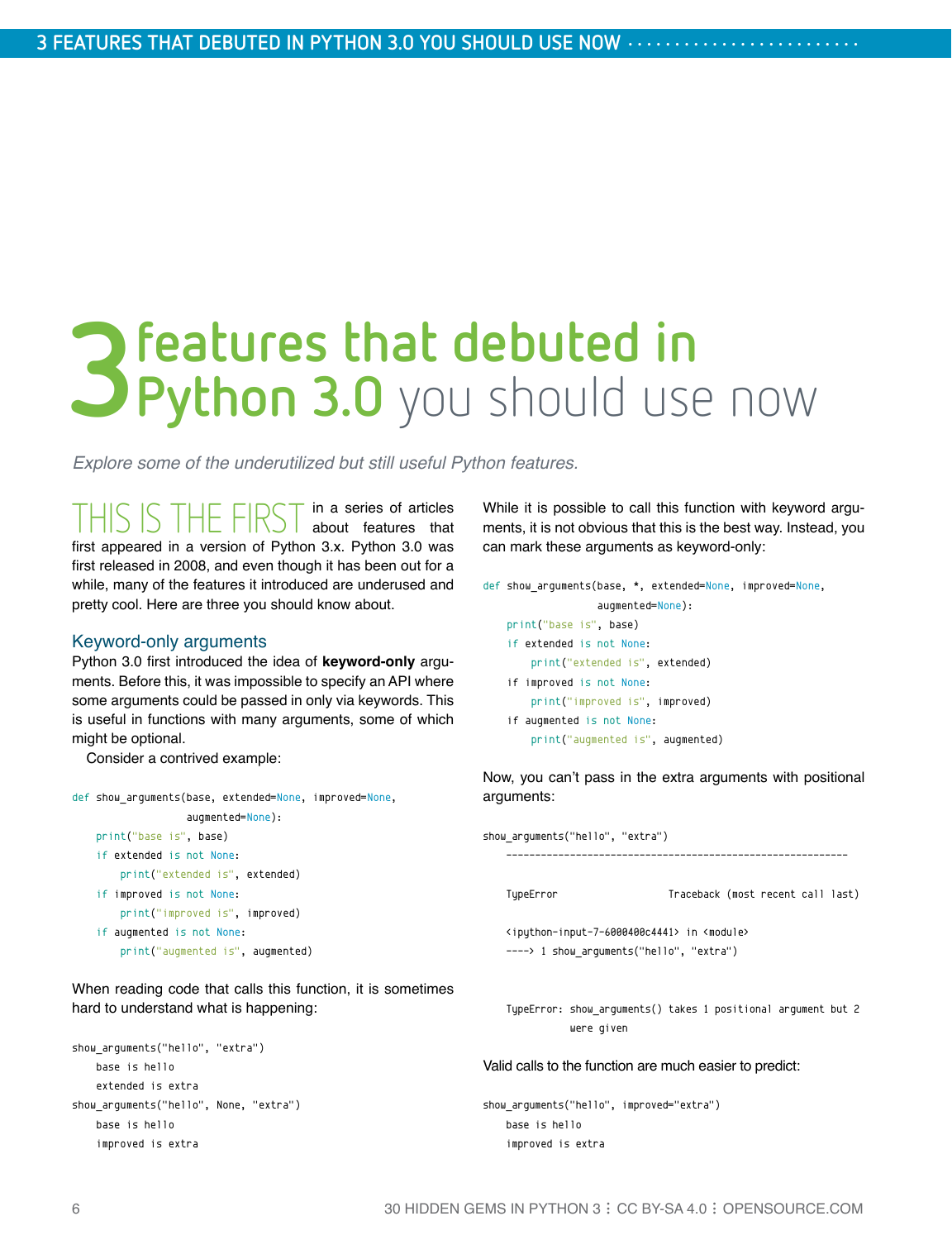#### nonlocal

Sometimes, functional programming folks judge a language by how easy is it to write an accumulator. An accumulator is a function that, when called, returns the sum of all arguments sent to it so far.

The standard answer in Python before 3.0 was:

```
class _Accumulator:
```
 def \_\_init\_\_(self): self. so  $far = 0$ def \_call\_(self, arg): self. so  $far$  +=  $arg$ return self. so far

```
def make_accumulator():
    return _Accumulator()
```
While admittedly somewhat verbose, this does work:

```
acc = make_accumulator()
print("1", acc(1))
print("5", acc(5))
print("3", acc(3))
```
The output for this would be:

```
1 1
5 6
3 9
```
In Python 3.x, **nonlocal** can achieve the same behavior with significantly less code.

```
def make_accumulator():
    so far = <math>0</math> def accumulate(arg):
          nonlocal so_far
          so_far += arg
          return so_far
     return accumulate
```
While accumulators are contrived examples, the ability to use the nonlocal keyword to have inner functions with state is a powerful tool.

#### Extended destructuring

Imagine you have a CSV file where each row consists of several elements:

- The first element is a year
- The second element is a month
- The other elements are the total articles published that month, one entry for each day

Note that the last element is *total articles*, not *articles published* per day. For example, a row can begin with:

2021,1,5,8,10

This means that in January 2021, five articles were published on the first day. On the second day, three more articles were published, bringing the total to 8. On the third day, two more articles were published.

Months can have 28, 30, or 31 days. How hard is it to extract the month, day, and total articles?

In versions of Python before 3.0, you might write something like:

 $year, month, total = row[0], row[1], row[-1]$ 

This is correct, but it obscures the format. With **extended destructuring**, the same can be expressed this way:

year, month, \*rest, total = row

This means that if the format ever changes to prefix a description, you can change the code to:

\_, year, month, \*rest, total = row

Without needing to add 1 to each of the indices.

#### What's next?

Python 3.0 and its later versions have been out for more than 12 years, but some of its features are underutilized. In the next article in this series, I'll look at three more of them.

š.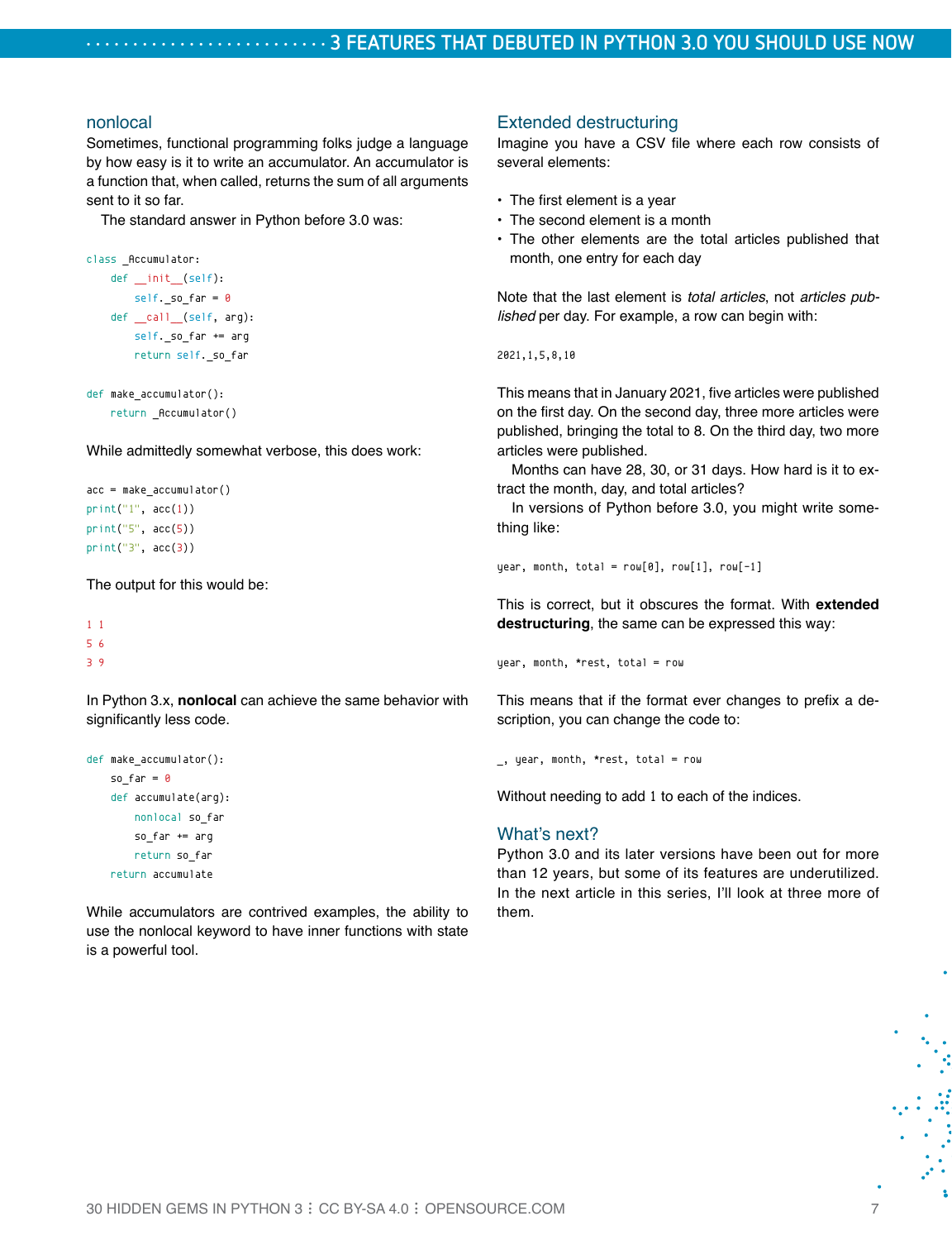## <span id="page-7-0"></span>**3 features released in Python 3.1**<br>**3** you should use in 2021 you should use in 2021

*Explore some of the underutilized but still useful Python features.*

THIS IS THE SECOND in a series of articles about features that first appeared in a version of Python 3.x. Python 3.1 was first released in 2009, and even though it has been out for a long time, many of the features it introduced are underused and pretty cool. Here are three of them.

#### Thousands formatting

When formatting large numbers, it is common to place commas every three digits to make the number more readable (e.g., 1,048,576 is easier to read than 1048576). Since Python 3.1, this can be done directly when using string formatting functions:

"2 to the 20th power is {:,d}".format(2\*\*20) '2 to the 20th power is 1,048,576'

The ,d format specifier indicates that the number must be formatted with commas.

#### Counter class

The collections.Counter class, part of the standard library module collections, is a secret super-weapon in Python. It is often first encountered in simple solutions to interview questions in Python, but its value is not limited to that.

For example, find the five most common letters in the first eight lines of Humpty Dumpty's song [[1\]](http://www2.open.ac.uk/openlearn/poetryprescription/humpty-dumptys-recitation.html):

 $hd\_song = """"$ 

```
In winter, when the fields are white,
I sing this song for your delight.
In Spring, when woods are getting green,
```
I'll try and tell you what I mean.

In Summer, when the days are long, Perhaps you'll understand the song.

```
In Autumn, when the leaves are brown,
Take pen and ink, and write it down.
"""
```
#### import collections

```
collections.Counter(hd_song.lower().replace(' ', ''))
  .most common(5)
[('e', 29), ('n', 27), ('i', 18), ('t', 18), ('r', 15)]
```
#### Executing packages

Python allows the -m flag to execute modules from the command line. Even some standard-library modules do something useful when they're executed; for example, python -m cgi is a CGI script that debugs the web server's CGI configuration.

However, until Python 3.1, it was impossible to execute *packages* like this. Starting with Python 3.1, python -m package will execute the \_\_main\_\_ module in the package. This is a good place to put debug scripts or commands that are executed mostly with tools and do not need to be short.

Python 3.0 was released over 11 years ago, but some of the features that first showed up in this release are cool—and underused. Add them to your toolkit if you haven't already.

Links

[1] [http://www2.open.ac.uk/openlearn/poetryprescription/](http://www2.open.ac.uk/openlearn/poetryprescription/humpty-dumptys-recitation.html) [humpty-dumptys-recitation.html](http://www2.open.ac.uk/openlearn/poetryprescription/humpty-dumptys-recitation.html)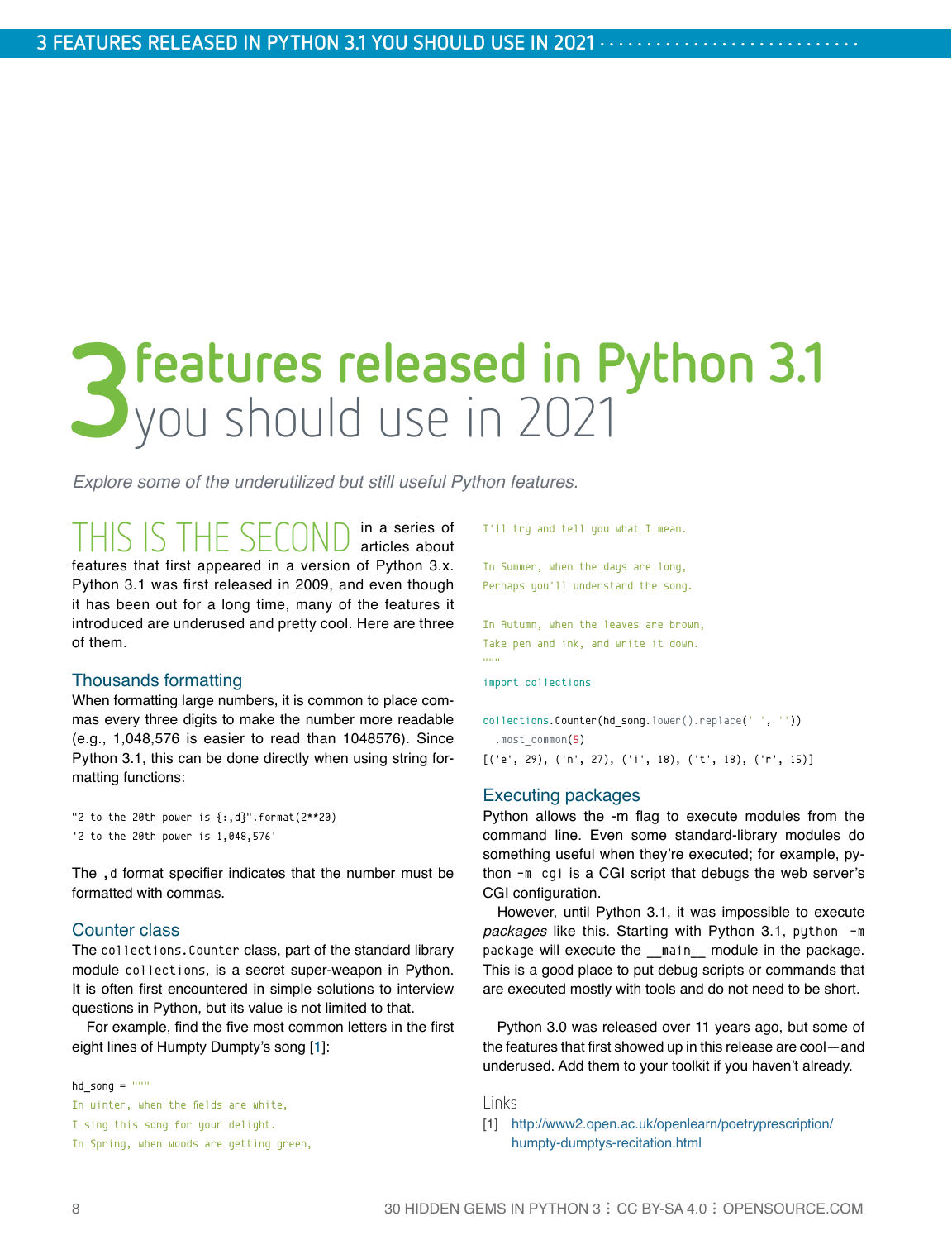## <span id="page-8-0"></span>**3 Python 3.2 features** that are still relevant today

*Explore some of the underutilized but still useful Python features.*

THIS THE THIRD article in a series about features that first appeared in a version of Python 3.x. Some of those Python versions have been out for a while. For example, Python 3.2 was first released in 2011, yet some of the cool and useful features introduced in it are still underused. Here are three of them.

#### argparse subcommands

The argparse module first appeared in Python 3.2. There are many third-party modules for command-line parsing. But the built-in argparse module is more powerful than many give it credit for..

Documenting all the ins and outs of argparse would take its own article series. For a small taste, here is an example of how you can do subcommands with argparse.

Imagine a command with two subcommands: negate, which takes one argument, and multiply which takes two:

```
$ computebot negate 5
-5
$ computebot multiply 2 3
6
import argparse
parser = argparse.ArgumentParser()
```

```
subparsers = parser.add_subparsers()
```
The add\_subparsers() methods creates an object that you can add subcommands to. The only trick to remember is that you need to add what subcommand was called through a set defaults():

```
negate = subparsers.add_parser("negate")
negate.set_defaults(subcommand="negate")
negate.add argument("number", type=float)
multiply = subparsers.add_parser("multiply")
multiply.set_defaults(subcommand="multiply")
multiply.add argument("number1", type=float)
multiply.add argument("number2", type=float)
```
One of my favorite argparse features is that, because it separates parsing from running, testing the parsing logic is particularly pleasant.

```
parser.parse_args(["negate", "5"])
     Namespace(number=5.0, subcommand='negate')
parser.parse_args(["multiply", "2", "3"])
     Namespace(number1=2.0, number2=3.0, subcommand='multiply')
```
#### contextlib.contextmanager

Contexts are a powerful tool in Python. While many use them, writing a new context often seems like a dark art. With the contextmanager decorator, all you need is a one-shot generator.

Writing a context that prints out the time it took to do something is as simple as:

#### import contextlib, timeit

```
@contextlib.contextmanager
def timer():
     before = timeit.default_timer()
    tru:
         yield
```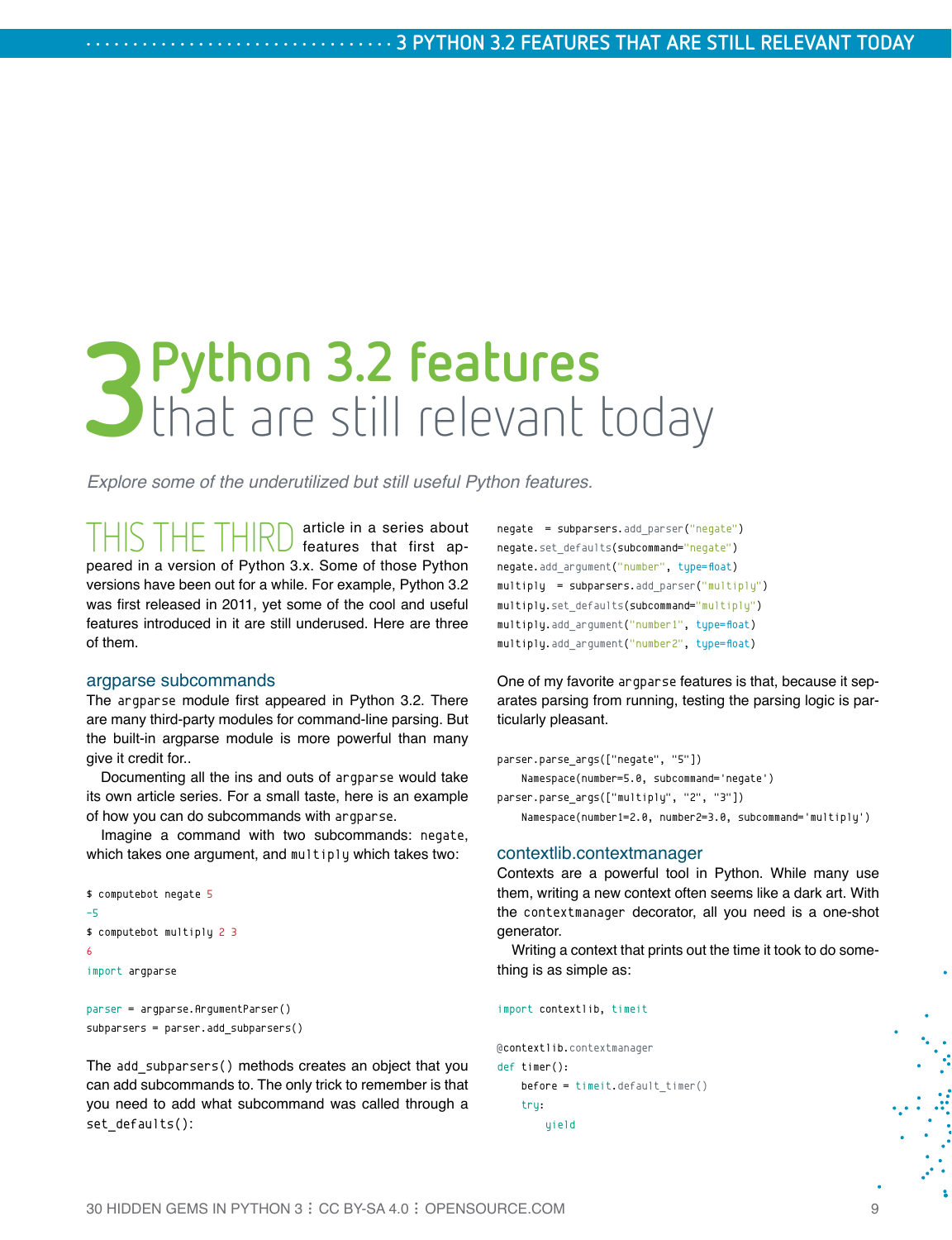finally:

```
after = timeit.default time() print("took", after - before)
```
#### And you can use it with just:

```
import time
```

```
with timer():
     time.sleep(10.5)
     took 10.511025413870811
```
#### functools.lru\_cache

Sometimes the caching results from a function in memory make sense. For example, imagine the classical problem: "How many ways can you make change for a dollar with quarters, dimes, nickels, and cents?"

The code for this can be deceptively simple:

```
def change_for_a_dollar():
     def change_for(amount, coins):
        if amount == 0:
             return 1
        if amount \langle \theta or len(coins) == \theta:
             return 0
         some_coin = next(iter(coins))
         return (
             change_for(amount, coins - set([some_coin]))
 +
            change for(amount - some coin, coins)
         )
     return change_for(100, frozenset([25, 10, 5, 1]))
```
On my computer, this takes around 13ms:

```
with timer():
    change_for_a_dollar()
     took 0.013737603090703487
```
It turns out that when you calculate how many ways you can do something like making change from 50 cents, you use the same coins repeatedly. You can use lru\_cache to avoid recalculating this over and over.

```
import functools
```

```
def change_for_a_dollar():
     @functools.lru_cache
    def change for(amount, coins):
        if amount == 0: return 1
        if amount \langle \theta or len(coins) == \theta:
            return \thetasome coin = next(iter(coins)) return (
             change_for(amount, coins - set([some_coin]))
 +
             change_for(amount - some_coin, coins)
         )
     return change_for(100, frozenset([25, 10, 5, 1]))
with timer():
     change_for_a_dollar()
     took 0.004180959425866604
```
A three-fold improvement for the cost of one line. Not bad.

#### Welcome to 2011

Although Python 3.2 was released 10 years ago, many of its features are still cool—and underused. Add them to your toolkit if you haven't already.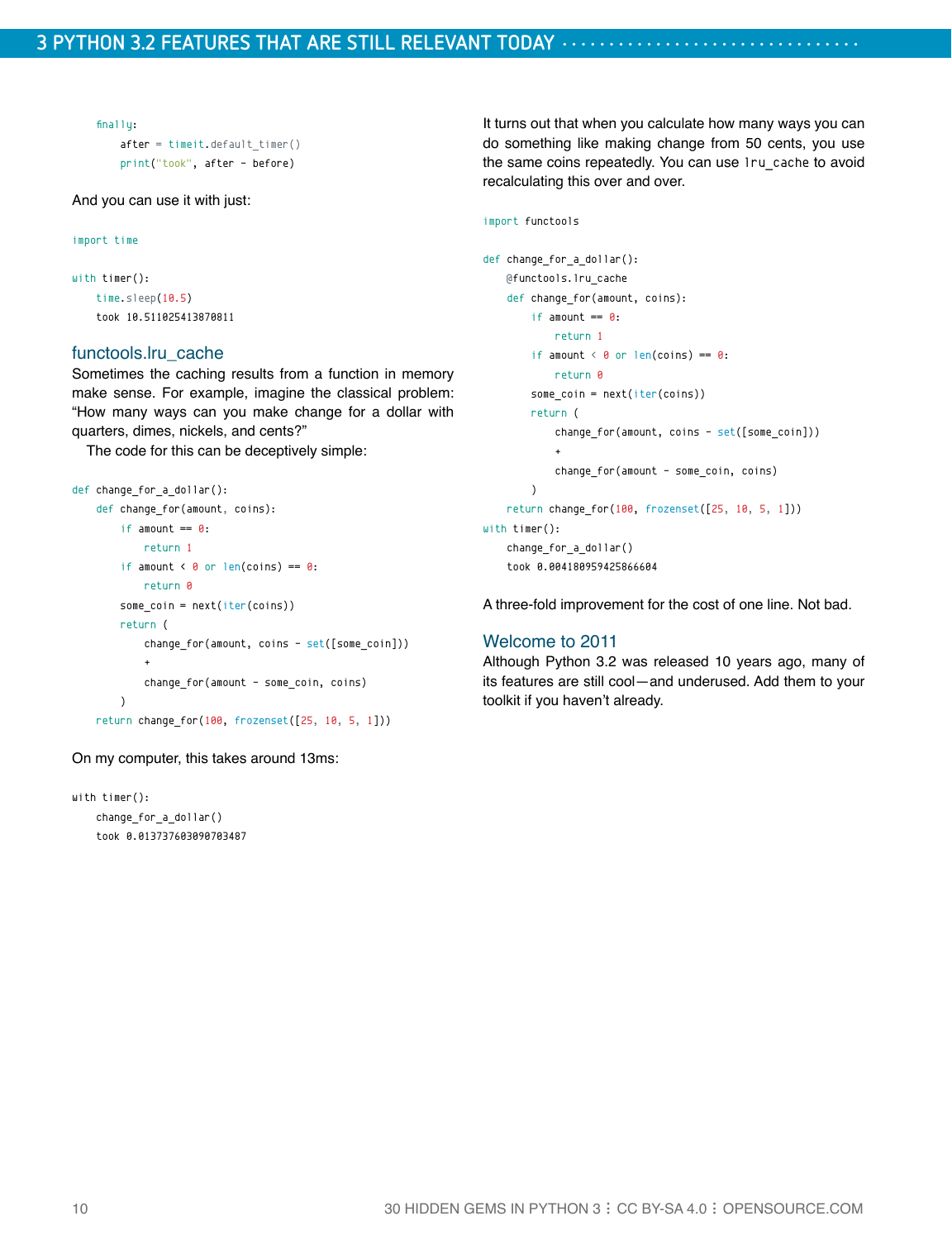## <span id="page-10-0"></span>**What Python 3.3 did to improve** exception handling in your code

*Explore exception handling and other underutilized but still useful Python features.*

THIS IS THE FOURTH in a series of ar-ticles about features that first appeared in a version of Python 3.x. Python 3.3 was first released in 2012, and even though it has been out for a long time, many of the features it introduced are underused and pretty cool. Here are three of them.

#### yield from

The yield keyword made Python much more powerful. Predictably, everyone started using it to create a whole ecosystem of iterators. The itertools [[1](https://docs.python.org/3/library/itertools.html)] module and the more-itertools [[2](https://more-itertools.readthedocs.io/en/stable/)] PyPI package are just two examples..

Sometimes, a new generator will want to use an existing generator. As a simple (if somewhat contrived) example, imagine you want to enumerate all pairs of natural numbers.

One way to do it is to generate all pairs in the order of sum of pair, first item of pair. Implementing this with yield from is natural.

The yield from <x> keyword is short for:

```
for item in x:
     yield item
import itertools
```

```
def pairs():
     for n in itertools.count():
         yield from ((i, n-i) for i in range(n+1))
list(itertools.islice(pairs(), 6))
    [(0, 0), (0, 1), (1, 0), (0, 2), (1, 1), (2, 0)]
```
#### Implicit namespace packages

Imagine a fictional company called Parasol that makes a bunch of stuff. Much of its internal software is written

in Python. While Parasol has open sourced some of its code, some of it is too proprietary or specialized for open source.

The company uses an internal DevPI [[3](https://opensource.com/article/18/7/setting-devpi)] server to manage the internal packages. It does not make sense for every Python programmer at Parasol to find an unused name on PyPI, so all the internal packages are called parasol. <br/>business division>.<project>. Observing best practices, the developers want the package names to reflect that naming system.

This is important! If the package parasol.accounting. numeric tricks installs a top-level module called numeric tricks, this means nobody who depends on this package will be able to use a PyPI package that is called numeric tricks, no matter how nifty it is.

However, this leaves the developers with a dilemma: Which package owns the parasol/\_\_init\_\_.py file? The best solution, starting in Python 3.3, is to make parasol, and probably parasol.accounting, to be namespace packages [[4](https://www.python.org/dev/peps/pep-0420/)], which don't have the \_\_init\_\_.py file.

#### Suppressing exception context

Sometimes, an exception in the middle of a recovery from an exception is a problem, and having the context to trace it is useful. However, sometimes it is not: the exception has been handled, and the new situation is a different error condition.

For example, imagine that after failing to look up a key in a dictionary, you want to fail with a ValueError() if it cannot be analyzed:

import time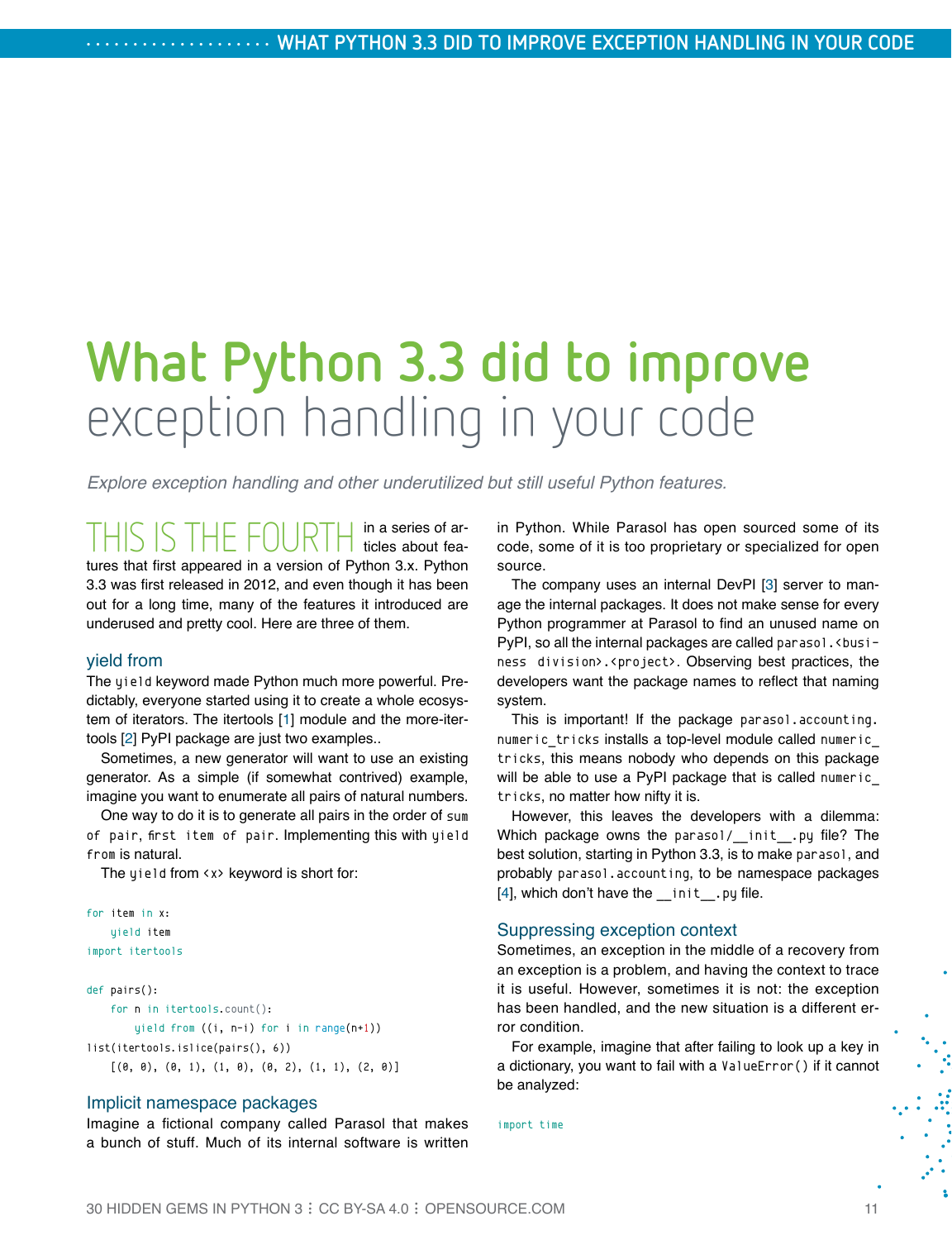```
def expensive_analysis(data):
     time.sleep(10)
    if data[0:1] == "\\ return data[1:]
     return None
```
This function takes a long time, so when you use it, you want to cache the results:

```
cache = f}
```

```
def last_letter_analyzed(data):
     try:
        analyzed = cache[data] except KeyError:
         analyzed = expensive_analysis(data)
         if analyzed is None:
             raise ValueError("invalid data", data)
         cached[data] = analyzed
    return analyzed[-1]
```
Unfortunately, when there is a cache miss, the traceback looks ugly:

```
last_letter_analyzed("stuff")
 -------------------------------------------------------------
   KeyError Traceback (most recent call last)
    <ipython-input-16-a525ae35267b> in last_letter_analyzed(data)
        4 try:
    ----> 5 analyzed = cache[data]
         6 except KeyError:
```
KeuError: 'stuff'

During handling of the above exception, another exception occurs:

```
ValueError Traceback (most recent call last)
 <ipython-input-17-40dab921f9a9> in <module>
 ----> 1 last_letter_analyzed("stuff")
 <ipython-input-16-a525ae35267b> in last_letter_analyzed(data)
```
7 analyzed = expensive\_analysis(data)

8 if analyzed is None:

----> 9 raise ValueError("invalid data", data)

```
 10 cached[data] = analyzed
```
11 return analyzed[-1]

ValueError: ('invalid data', 'stuff')

If you use raise ... from None, you can get much more readable tracebacks:

def last\_letter\_analyzed(data):

```
 try:
       analyzed = cache[data] except KeyError:
        analyzed = expensive_analysis(data)
         if analyzed is None:
             raise ValueError("invalid data", data) from None
        cached[data] = analyzed
    return analyzed[-1]
last_letter_analyzed("stuff")
 -------------------------------------------------------------
```
ValueError Traceback (most recent call last)

```
 <ipython-input-21-40dab921f9a9> in <module>
----> 1 last letter analyzed("stuff")
```
<ipython-input-20-5691e33edfbc> in last\_letter\_analyzed(data)

| 5         | $analyzed = expensive analysis(data)$  |  |  |  |
|-----------|----------------------------------------|--|--|--|
| 6         | if analyzed is None:                   |  |  |  |
| $---27$   | raise ValueError("invalid data", data) |  |  |  |
| from None |                                        |  |  |  |
| 8         | $cached[data] = analuzed$              |  |  |  |
| 9         | $return$ analyzed $[-1]$               |  |  |  |
|           |                                        |  |  |  |

ValueError: ('invalid data', 'stuff')

#### Welcome to 2012

Although Python 3.3 was released almost a decade ago, many of its features are still cool—and underused. Add them to your toolkit if you haven't already.

#### Links

- [1] <https://docs.python.org/3/library/itertools.html>
- [2] <https://more-itertools.readthedocs.io/en/stable/>
- [3] <https://opensource.com/article/18/7/setting-devpi>
- [4] <https://www.python.org/dev/peps/pep-0420/>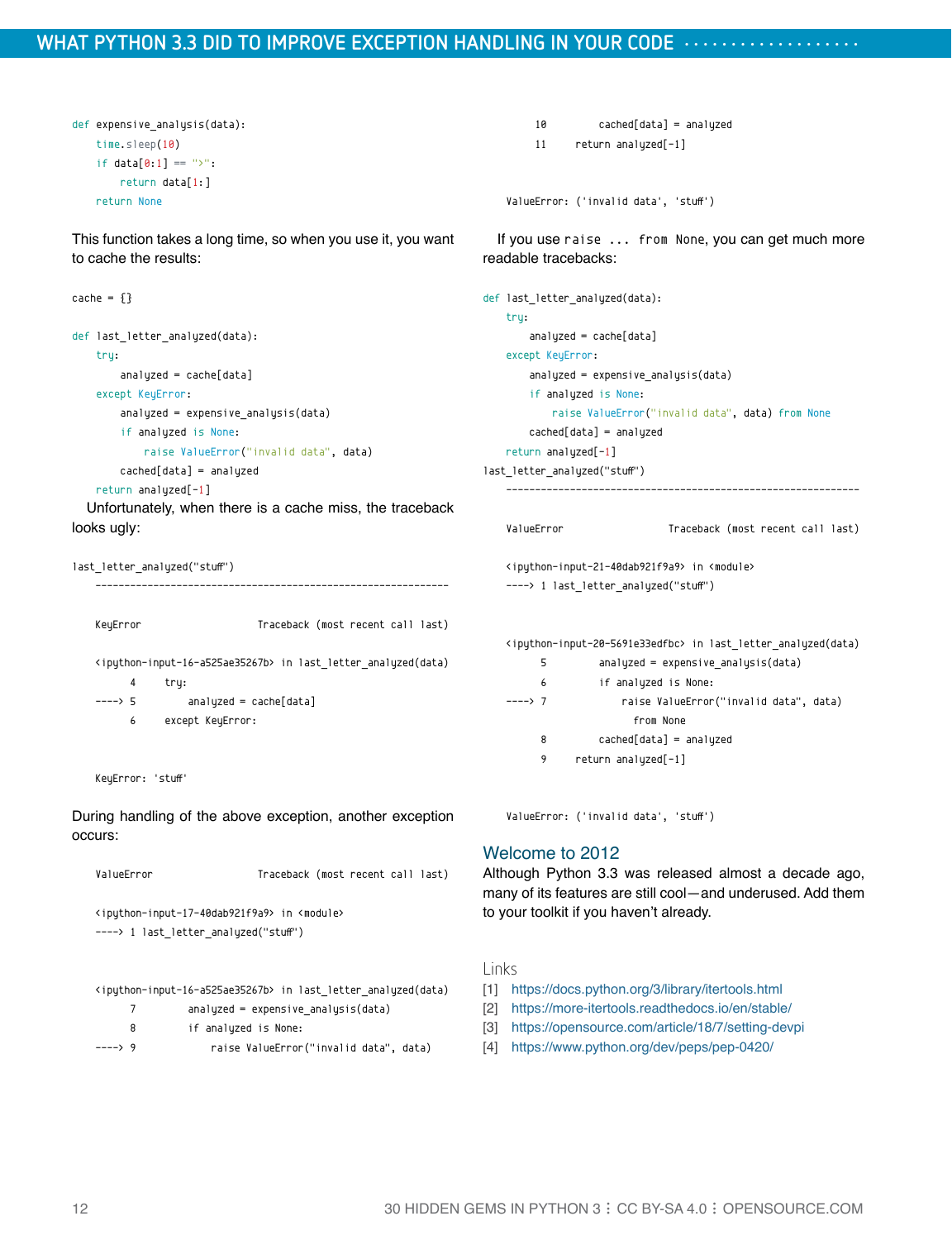## <span id="page-12-0"></span>**Looking back at what Python 3.4** did for enum

*Plus explore some of the underutilized but still useful Python features.*

THIS IS THE FIFTH in a series of articles about features that first appeared in a version of Python 3.x. Python 3.4 was first released in 2014, and even though it has been out for a long time, many of the features it introduced are underused and pretty cool. Here are three of them.

#### enum

One of my favorite logic puzzles is the self-descriptive Hardest Logic Puzzle Ever [[1](https://en.wikipedia.org/wiki/The_Hardest_Logic_Puzzle_Ever)]. Among other things, it talks about three gods who are called A, B, and C. Their identities are True, False, and Random, in some order. You can ask them questions, but they only answer in the god language, where "da" and "ja" mean "yes" and "no," but you do not know which is which.

If you decide to use Python to solve the puzzle, how would you represent the gods' names and identities and the words in the god language? The traditional answer has been to use strings. However, strings can be misspelled with disastrous consequences.

If, in a critical part of your solution, you compare to the string jaa instead of ja, you will have an incorrect solution. While the puzzle does not specify what the stakes are, that's probably best avoided.

The enum module gives you the ability to define these things in a debuggable yet safe manner:

import enum

@enum.unique class Name(enum.Enum):  $A = \text{enum}$ .  $\text{aut}_0()$  $B =$ enum.auto()  $C = enum.outo()$ 

```
@enum.unique
```

```
class Identity(enum.Enum):
     RANDOM = enum.auto()
    TRUE = enum.auto() FALSE = enum.auto()
```

```
@enum.unique
class Language(enum.Enum):
     ja = enum.auto()
    da = \text{enum}. auto()
```
One advantage of enums is that in debugging logs or exceptions, the enum is rendered helpfully:

```
name = Name.Aidentity = Identity.RANDOM
answer = Language.da
print("I suspect", name, "is", identity, "because they 
      answered", answer)
```
 I suspect Name.A is Identity.RANDOM because they answered Language.da

#### functools.singledispatch

While developing the "infrastructure" layer of a game, you want to deal with various game objects generically but still allow the objects to customize actions. To make the example easier to explain, assume it's a text-based game. When you use an object, most of the time, it will just print You are using <x>. But using a special sword might require a random roll, and it will fail otherwise.

When you acquire an object, it is usually added to the inventory. However, a particularly heavy rock will smash a

š.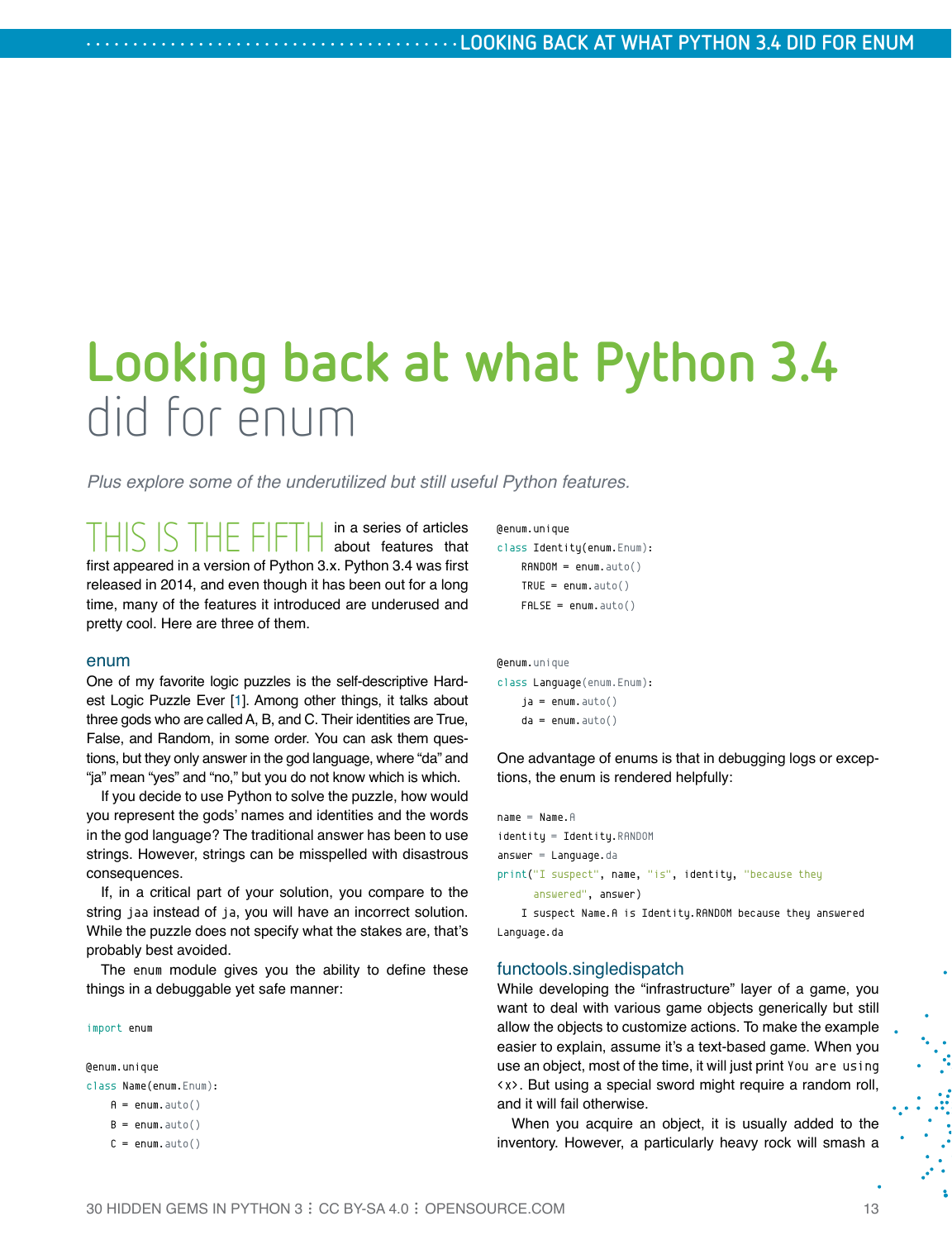random object; if that happens, the inventory will lose that object.

One way to approach this is to have methods use and acquire on objects. More and more of these methods will be added as the game's complexity increases, making game objects unwieldy to write.

Instead, functools.singledispatch allows you to add methods retroactively—in a safe and namespace-respecting manner.

You can define classes with no behavior:

```
class Torch:
     name="torch"
```
class Sword:

name="sword"

class Rock:

name="rock"

import functools

```
@functools.singledispatch
def use(x):
     print("You use", x.name)
```

```
@functools.singledispatch
def acquire(x, inventory):
     inventory.add(x)
```
For the torch, those generic implementations are enough:

```
inventory = set()
```

```
def deploy(thing):
     acquire(thing, inventory)
     use(thing)
     print("You have", [item.name for item in inventory])
```

```
deploy(Torch())
     You use torch
     You have ['torch']
```
However, the sword and the rock need some specialized functionality:

```
import random
```

```
@use.register(Sword)
def use_sword(sword):
     print("You try to use", sword.name)
   if random.random() < 0.9:
         print("You succeed")
```

```
 else:
```

```
 print("You fail")
```

```
deploy(sword)
     You try to use sword
     You succeed
     You have ['sword', 'torch']
```
import random

```
@acquire.register(Rock)
def acquire_rock(rock, inventory):
     to_remove = random.choice(list(inventory))
     inventory.remove(to_remove)
     inventory.add(rock)
```
deploy(Rock()) You use rock You have ['sword', 'rock']

The rock might have crushed the torch, but your code is much easier to read.

#### pathlib

The interface to file paths in Python has been "smart-string manipulation" since the beginning of time. Now, with pathlib, Python has an object-oriented way to manipulate paths:

```
import pathlib
gitconfig = pathlib.Path.home() / ".gitconfig"
text = qitconfig.read text().splitlines()
```
Admittedly, using / as an operator to generate path names is a little cutesy, but it ends up being nice in practice. Methods like .read\_text() allow you to get text out of small files without needing to open and close file handles manually.

This lets you concentrate on the important stuff:

```
for line in text:
     if not line.strip().startswith("name"):
         continue
     print(line.split("=")[1])
      Moshe Zadka
```
#### Welcome to 2014

Python 3.4 was released about seven years ago, but some of the features that first showed up in this release are cool—and underused. Add them to your toolkit if you haven't already.

Links

[1] [https://en.wikipedia.org/wiki/The\\_Hardest\\_Logic\\_Puzzle\\_](https://en.wikipedia.org/wiki/The_Hardest_Logic_Puzzle_Ever) [Ever](https://en.wikipedia.org/wiki/The_Hardest_Logic_Puzzle_Ever)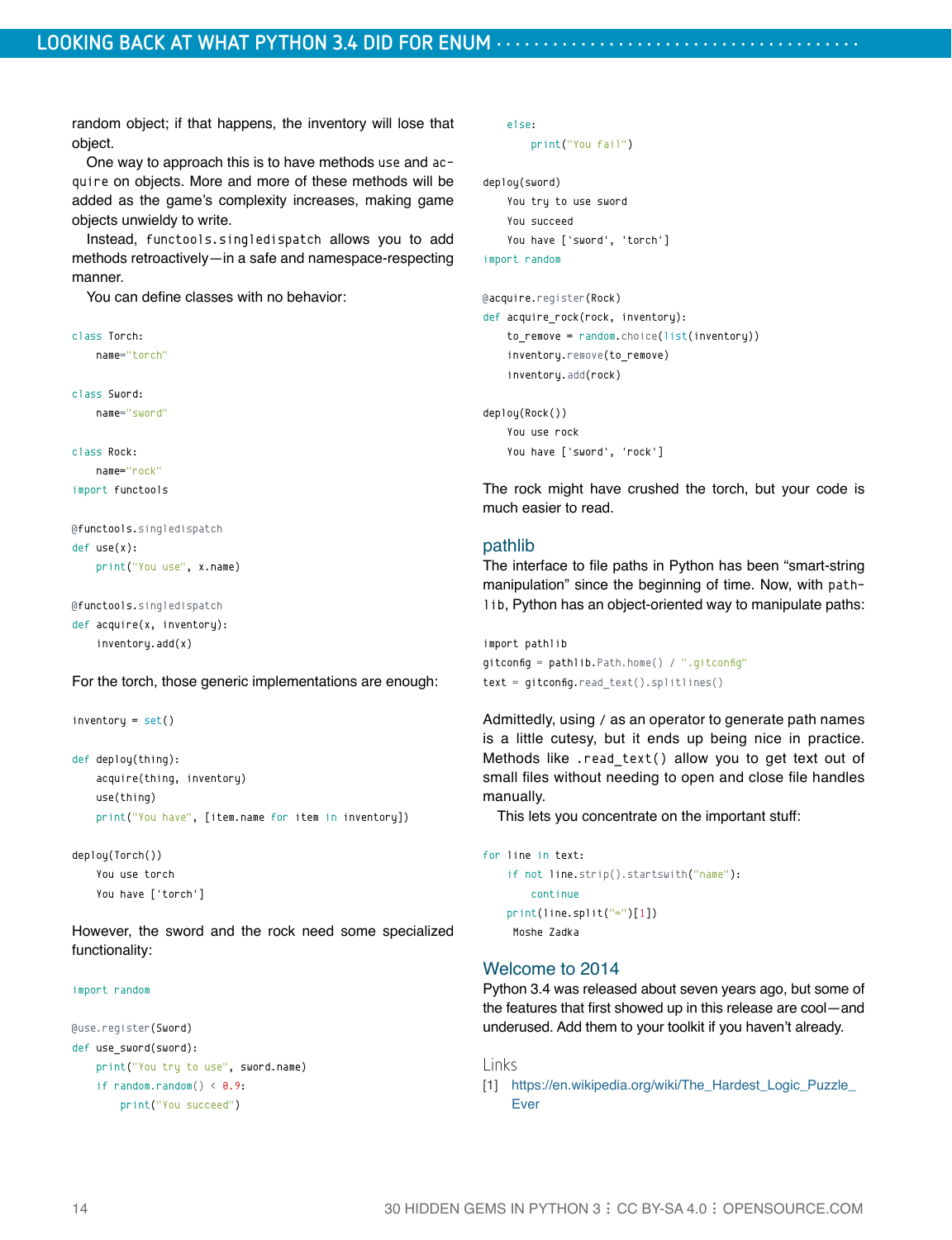## <span id="page-14-0"></span>**Convenient matrices and other improvements** Python 3.5 brought us

*Explore some of the underutilized but still useful Python features.*

THIS IS THE SIXTH in a series of articles about features that first appeared in a version of Python 3.x. Python 3.5 was first released in 2015, and even though it has been out for a long time, many of the features it introduced are underused and pretty cool. Here are three of them.

#### The @ operator

The @ operator is unique in Python in that there are no objects in the standard library that implement it! It was added for use in mathematical packages that have matrices.

Matrices have two concepts of multiplication; point-wise multiplication is done with the \* operator. But matrix composition (also considered multiplication) needed its own symbol. It is done using @.

For example, composing an "eighth-turn" matrix (rotating the axis by 45 degrees) with itself results in a quarter-turn matrix:

```
import numpy
```

```
hrt2 = 2**0.5 / 2eighth_turn = numpy.array([
     [hrt2, hrt2],
    [-hrt2, hrt2]
])
eighth_turn @ eighth_turn
     array([[ 4.26642159e-17, 1.00000000e+00],
           [-1.00000000e+00, -4.26642159e-17]]
```
Floating-point numbers being imprecise, this is harder to see. It is easier to check by subtracting the quarter-turn matrix from the result, summing the squares, and taking the square root.

This is one advantage of the new operator: especially in complex formulas, the code looks more like the underlying math:

 $almost\_zero = ((eighth\_turn @ eighth\_turn) - numpy.array([[0, 1],$  $[-1, 0$ ]]))\*\*2 round(numpy.sum(almost\_zero) \*\* 0.5, 10) ด.ค

#### Multiple keyword dictionaries in arguments

Python 3.5 made it possible to call functions with multiple keyword-argument dictionaries. This means multiple sources of defaults can "co-operate" with clearer code.

For example, here is a function with a ridiculous amount of keyword arguments:

```
def show_status(
     *,
     the_good=None,
    the bad=None,
    the ugly=None,
     fistful=None,
     dollars=None,
     more=None
):
     if the_good:
         print("Good", the_good)
     if the_bad:
         print("Bad", the_bad)
     if the_ugly:
         print("Ugly", the_ugly)
     if fistful:
         print("Fist", fistful)
```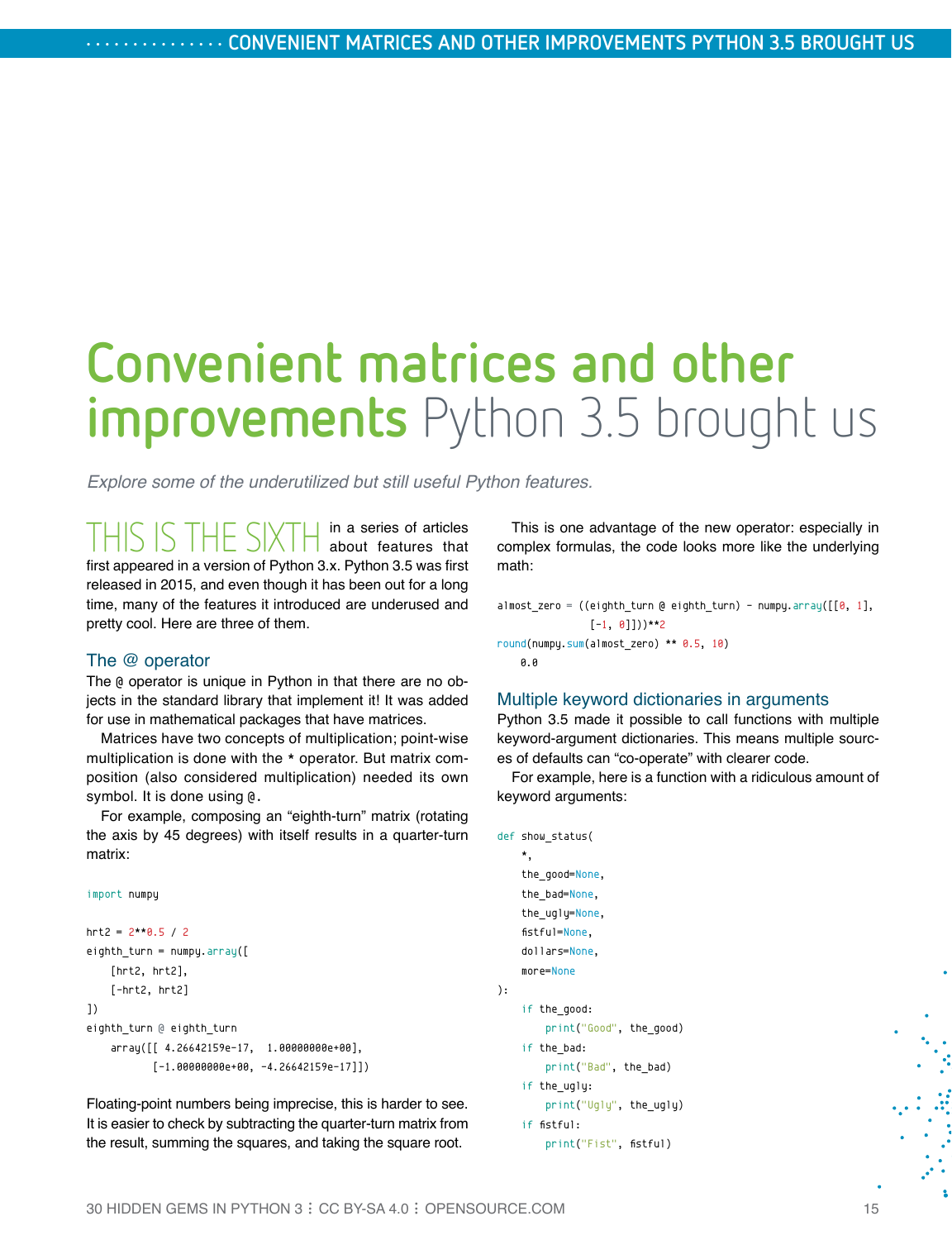```
 if dollars:
     print("Dollars", dollars)
 if more:
     print("More", more)
```
When you call this function in the application, some arguments are hardcoded:

```
defaults = dict(the good="You dig",
     the_bad="I have to have respect",
     the_ugly="Shoot, don't talk",
)
```
More arguments are read from a configuration file:

```
import json
```

```
others = json.loads("""
{f}"fistful": "Get three coffins ready",
"dollars": "Remember me?",
"more": "It's a small world"
}
""")
```
You can call the function from both sources together without having to construct an intermediate dictionary:

```
show status(**defaults, **others)
    Good You dig
```
 Bad I have to have respect Ugly Shoot, don't talk Fist Get three coffins ready Dollars Remember me? More It's a small world

#### os.scandir

The os.scandir function is a new way to iterate through directories' contents. It returns a generator that yields rich data about each object. For example, here is a way to print a directory listing with a trailing / at the end of directories:

#### for entry in os.scandir(".git"):

```
 print(entry.name + ("/" if entry.is_dir() else ""))
 refs/
 HEAD
 logs/
 index
 branches/
 config
 objects/
 description
 COMMIT_EDITMSG
 info/
 hooks/
```
#### Welcome to 2015

Python 3.5 was released over six years ago, but some of the features that first showed up in this release are cool and underused. Add them to your toolkit if you haven't already.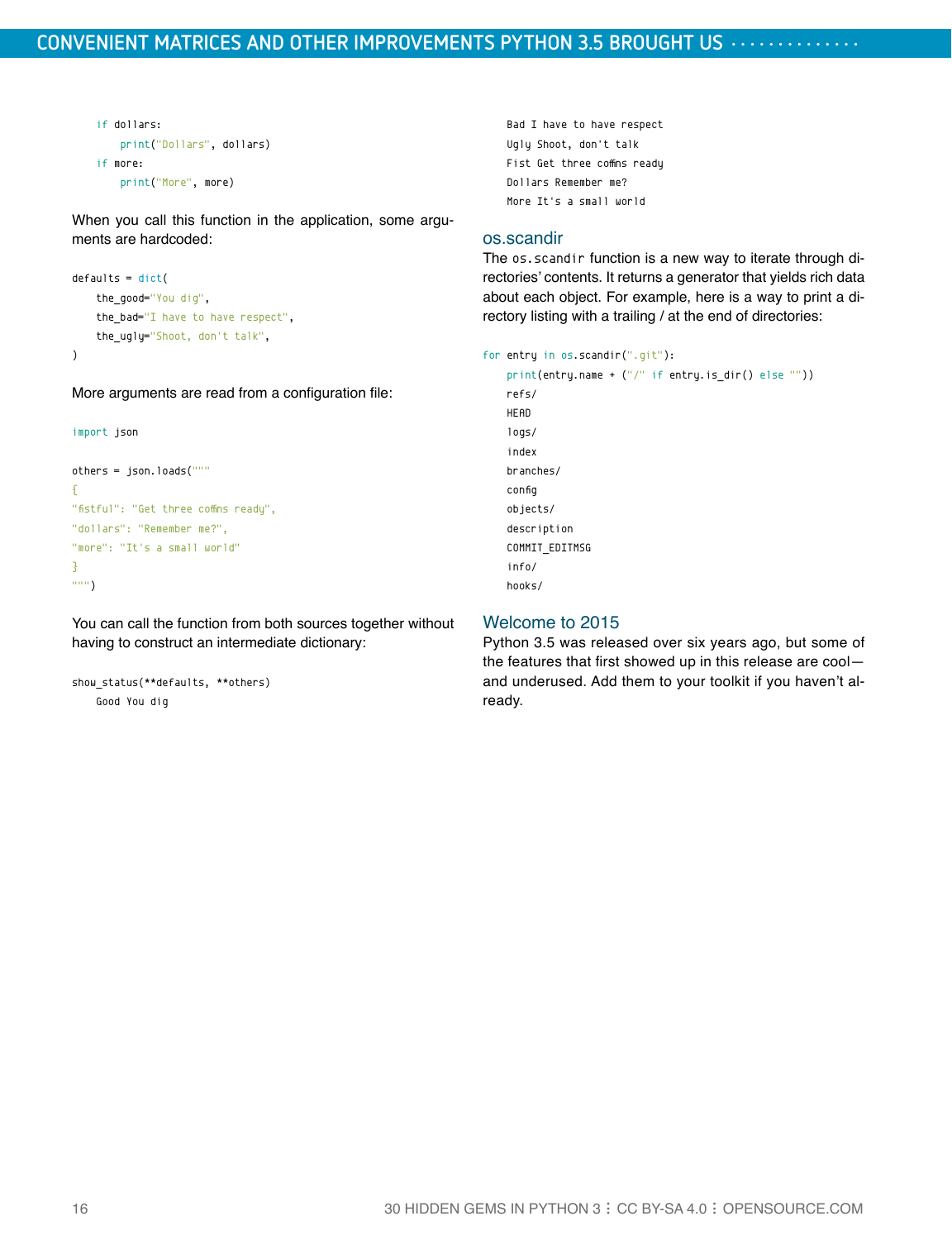## <span id="page-16-0"></span>**Are you using this magic method** for filesystems from Python 3.6?

*Explore os.fspath and two other underutilized but still useful Python features.*

IS THE SEVENTH in a series of articles about features that first appeared in a version of Python 3.x. Python 3.6 was first released in 2016, and even though it has been out for a while, many of the features it introduced are underused and pretty cool. Here are three of them.

#### Separated numeral constants

Quick, which is bigger, 10000000 or 200000? Would you be able to answer correctly while scanning through code? Depending on local conventions, in prose writing, you would use 10,000,000 or 10.000.000 for the first number. The trouble is, Python uses commas and periods for other reasons.

Fortunately, since Python 3.6, you can use underscores to separate digits. This works both directly in code and when using the int() convertor from strings:

```
import math
math.log(10_000_000) / math.log(10)
     7.0
math.log(int("10_000_000")) / math.log(10)
     7.0
```
#### Tau is right

What's a 45-degree angle expressed in radians? One correct answer is  $\pi/4$ , but that's a little hard to remember. It's much easier to remember that a 45-degree angle is an eighth of a turn. As the Tau Manifesto [[1](https://tauday.com/tau-manifesto)] explains, 2π, called Τ, is a more natural constant.

In Python 3.6 and later, your math code can use the more intuitive constant:

```
print("Tan of an eighth turn should be 1, got", 
       round(math.tan(math.tau/8), 2))
print("Cos of an sixth turn should be 1/2, got", 
       round(math.cos(math.tau/6), 2))
```
print("Sin of a quarter turn should be 1, go",

 round(math.sin(math.tau/4), 2)) Tan of an eighth turn should be 1, got 1.0 Cos of an sixth turn should be 1/2, got 0.5 Sin of a quarter turn should be 1, go 1.0

#### os.fspath

Starting in Python 3.6, there is a magic method that represents "convert to a filesystem path." When given an str or bytes, it returns the input.

For all types of objects, it looks for an \_\_fspath\_\_ method and calls it. This allows passing around objects that are "filenames with metadata."

Normal functions like open() or stat will still be able to use them, as long as fspath returns the right thing.

For example, here is a function that writes some data into a file and then checks its size. It also logs the file name to standard output for tracing purposes:

```
def write_and_test(filename):
     print("writing into", filename)
     with open(filename, "w") as fpout:
         fpout.write("hello")
     print("size of", filename, "is", os.path.getsize(filename))
```
You can call it the way you would expect, with a string for a filename:

```
write_and_test("plain.txt")
    writing into plain.txt
    size of plain.txt is 5
```
However, it is possible to define a new class that adds information to the string representation of filenames. This allows the logging to be more detailed, without changing the original function: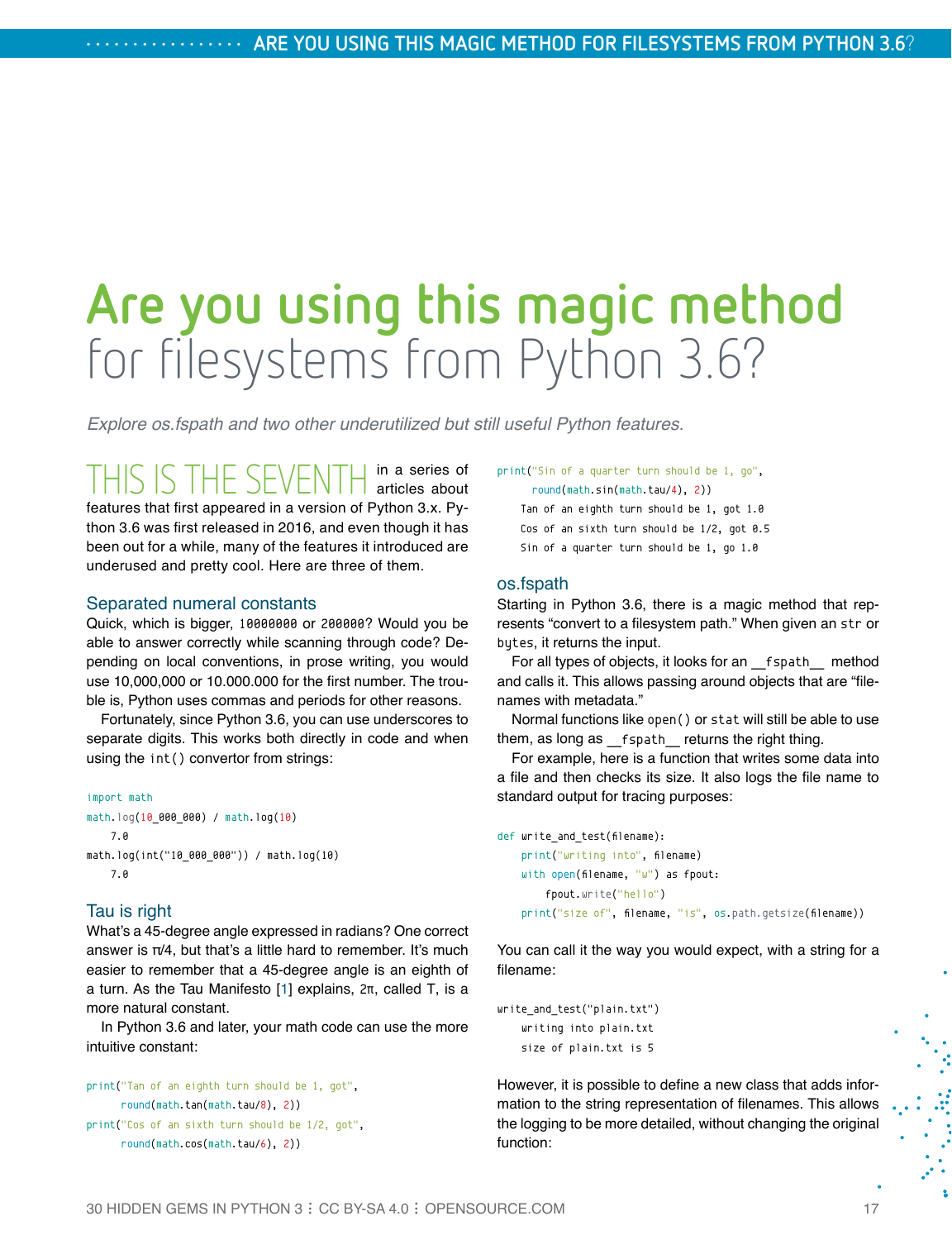```
class DocumentedFileName:
     def __init__(self, fname, why):
        self.fname = fname
        self.why = why
    def __fspath__(self):
        return self.fname
     def __repr__(self):
         return f"DocumentedFileName(fname={self.fname!r}, 
                  why={self.why!r})"
```
Running the function with a DocumentedFileName instance as input allows the open and os.getsize functions to keep working while enhancing the logs:

write\_and\_test(DocumentedFileName("documented.txt", "because it's fun")) writing into DocumentedFileName(fname='documented.txt', why="because it's fun") size of DocumentedFileName(fname='documented.txt', why="because it's fun") is 5

#### Welcome to 2016

Python 3.6 was released about five years ago, but some of the features that first showed up in this release are cool—and underused. Add them to your toolkit if you haven't already.

Links

[1] <https://tauday.com/tau-manifesto>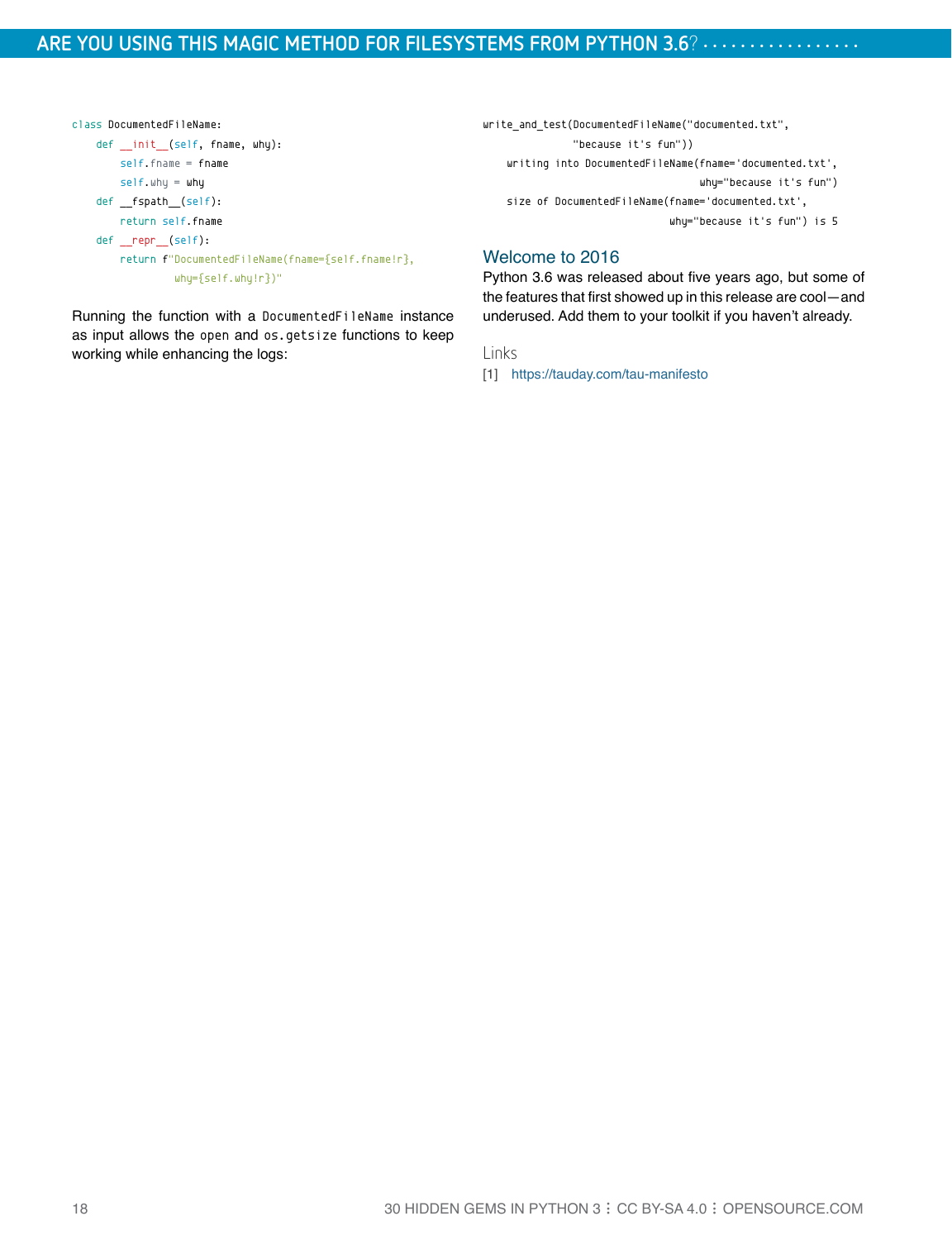### <span id="page-18-0"></span>**Slice infinite generators** with this Python 3.7 feature

*Learn more about this and two other underutilized but still useful Python features.*

THIS IS THE EIGHTH in a series of ar-ticles about features that first appeared in a version of Python 3.x. Python 3.7 [[1\]](https://opensource.com/downloads/cheat-sheet-python-37-beginners) was first released in 2018, and even though it has been out for a few years, many of the features it introduced are underused and pretty cool. Here are three of them.

#### Postponed evaluation of annotations

In Python 3.7, as long as the right \_\_future\_\_ flags are activated, annotations are not evaluated during runtime:

```
from __ future__ import annotations
```

```
def another_brick(wall: List[Brick], brick: Brick) -> Education:
     pass
another_brick.__annotations__
     {'wall': 'List[Brick]', 'brick': 'Brick', 'return': 'Education'}
```
This allows recursive types (classes that refer to themselves) and other fun things. However, it means that if you want to do your own type analysis, you need to use ast explictly:

```
import ast
raw_type = another_brick.__annotations__['wall']
[parsed_type] = ast.parse(raw_type).body
subscript = parsed_type.value
f"{subscript.value.id}[{subscript.slice.id}]"
     'List[Brick]'
```
#### itertools.islice supports \_\_index

Sequence slices in Python have long accepted all kinds of *int-like objects* (objects that have \_\_index\_\_()) as valid slice parts. However, it wasn't until Python 3.7 that itertools. islice, the only way in core Python to slice infinite generators, gained this support.

For example, now it is possible to slice infinite generators by numpy.short-sized integers:

```
import numpy
short 1 = numpy.short(1)
short_3 = numpy.short(3)
short_1, type(short_1)
     (1, numpy.int16)
import itertools
```
list(itertools.islice(itertools.count(), short\_1, short\_3)) [1, 2]

functools.singledispatch() annotation registration If you thought singledispatch [[2](https://opensource.com/article/19/5/python-singledispatch)] couldn't get any cooler, you were wrong. Now it is possible to register based on annotations:

```
import attr
import math
from functools import singledispatch
```
@attr.s(auto\_attribs=True, frozen=True) class Circle: radius: float

@attr.s(auto\_attribs=True, frozen=True) class Square: side: float

```
@singledispatch
def get_area(shape):
```
 raise NotImplementedError("cannot calculate area for unknown shape", shape)

```
@get_area.register
def _get_area_square(shape: Square):
     return shape.side ** 2
```
@get\_area.register def \_get\_area\_circle(shape: Circle): return math.pi \* (shape.radius \*\* 2)

```
get_area(Circle(1)), get_area(Square(1))
    (3.141592653589793, 1)
```
#### Welcome to 2017

Python 3.7 was released about four years ago, but some of the features that first showed up in this release are cool—and underused. Add them to your toolkit if you haven't already.

#### Links

- [1] [https://opensource.com/downloads/cheat-sheet-python-](https://opensource.com/downloads/cheat-sheet-python-37-beginners)[37-beginners](https://opensource.com/downloads/cheat-sheet-python-37-beginners)
- [2] <https://opensource.com/article/19/5/python-singledispatch>

 $\overline{\mathbf{x}}$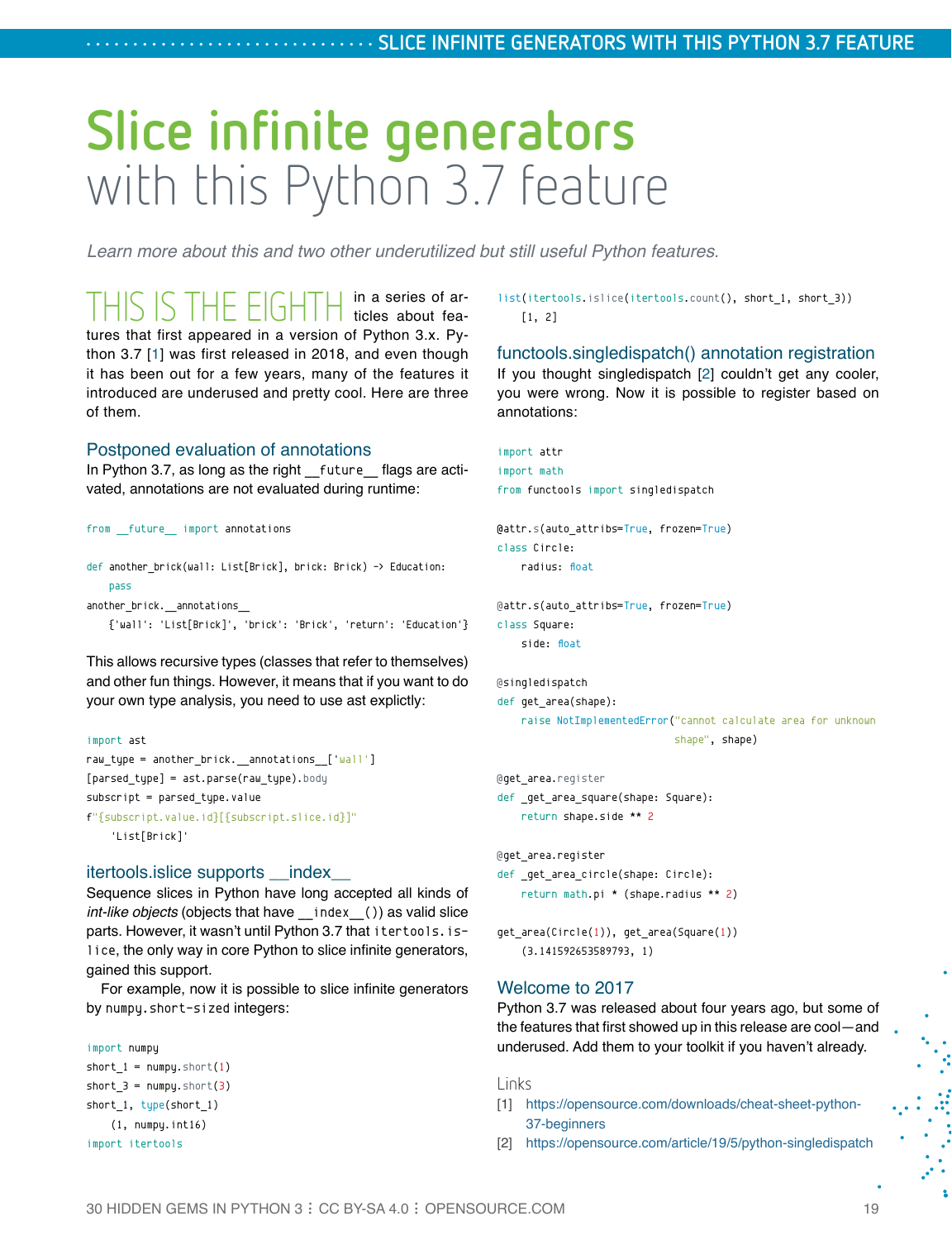## <span id="page-19-0"></span>**Make your API better** with this positional trick from Python 3.8

*Explore positional-only parameters and two other underutilized but still useful Python features.*

THIS IS THE NINTH in a series of articles about features that first appeared in a version of Python 3.x. Python 3.8 was first released in 2019, and two years later, many of its cool new features remain underused. Here are three of them.

#### importlib.metadata

Entry points [[1\]](https://packaging.python.org/specifications/entry-points/) are used for various things in Python packages. The most familiar are console\_scripts [[2](https://python-packaging.readthedocs.io/en/latest/command-line-scripts.html)] entrypoints, but many plugin systems in Python use them.

Until Python 3.8, the best way to read entry points from Python was to use pkg\_resources, a somewhat clunky module that is part of setuptools.

The new importlib.metadata is a built-in module that allows access to the same thing:

```
from importlib import metadata as importlib_metadata
```

```
distribution = importlib_metadata.distribution("numpy")
distribution.entry_points
```
 [EntryPoint(name='f2py', value='numpy.f2py.f2py2e:main', group='console\_scripts'),

```
 EntryPoint(name='f2py3', value='numpy.f2py.f2py2e:main', 
   group='console_scripts'),
```
 EntryPoint(name='f2py3.9', value='numpy.f2py.f2py2e:main', group='console\_scripts')]

Entry points are not the only thing importlib.metadata permits access to. For debugging, reporting, or (in extreme circumstances) triggering compatibility modes, you can also check the version of dependencies—at runtime!

```
f"{distribution.metadata['name']}=={distribution.version}"
     'numpy==1.20.1'
```
#### Positional-only parameters

After the wild success of keywords-only arguments at communicating API authors' intentions, another gap was filled: positional-only arguments.

Especially for functions that allow arbitrary keywords (for example, to generate data structures), this means there are fewer constraints on allowed argument names:

```
def some_func(prefix, /, **kwargs):
     print(prefix, kwargs)
```
some func("a prefix", prefix="prefix keyword value") a\_prefix {'prefix': 'prefix keyword value'}

Note that, confusingly, the value of the *variable* prefix is distinct from the value of kwargs["prefix"]. As in many places, take care to use this feature carefully.

#### Self-debugging expressions

The print() statement (and its equivalent in other languages) has been a favorite for quickly debugging output for over 50 years.

But we have made much progress in print statements like:

special number  $= 5$ print("special\_number = %s" % special\_number) special number =  $5$ 

Yet self-documenting f-strings make it even easier to be clear:

```
print(f"{special_number=}")
    special number=5
```
Adding an = to the end of an f-string interpolated section keeps the literal part while adding the value.

This is even more useful when more complicated expressions are inside the section:

```
values = \{\}print(f"{values.get('something', 'default')=}")
     values.get('something', 'default')='default'
```
#### Welcome to 2019

Python 3.8 was released about two years ago, and some of its new features are cool—and underused. Add them to your toolkit if you haven't already.

#### Links

- [1] <https://packaging.python.org/specifications/entry-points/>
- [2] [https://python-packaging.readthedocs.io/en/latest/](https://python-packaging.readthedocs.io/en/latest/command-line-scripts.html) [command-line-scripts.html](https://python-packaging.readthedocs.io/en/latest/command-line-scripts.html)